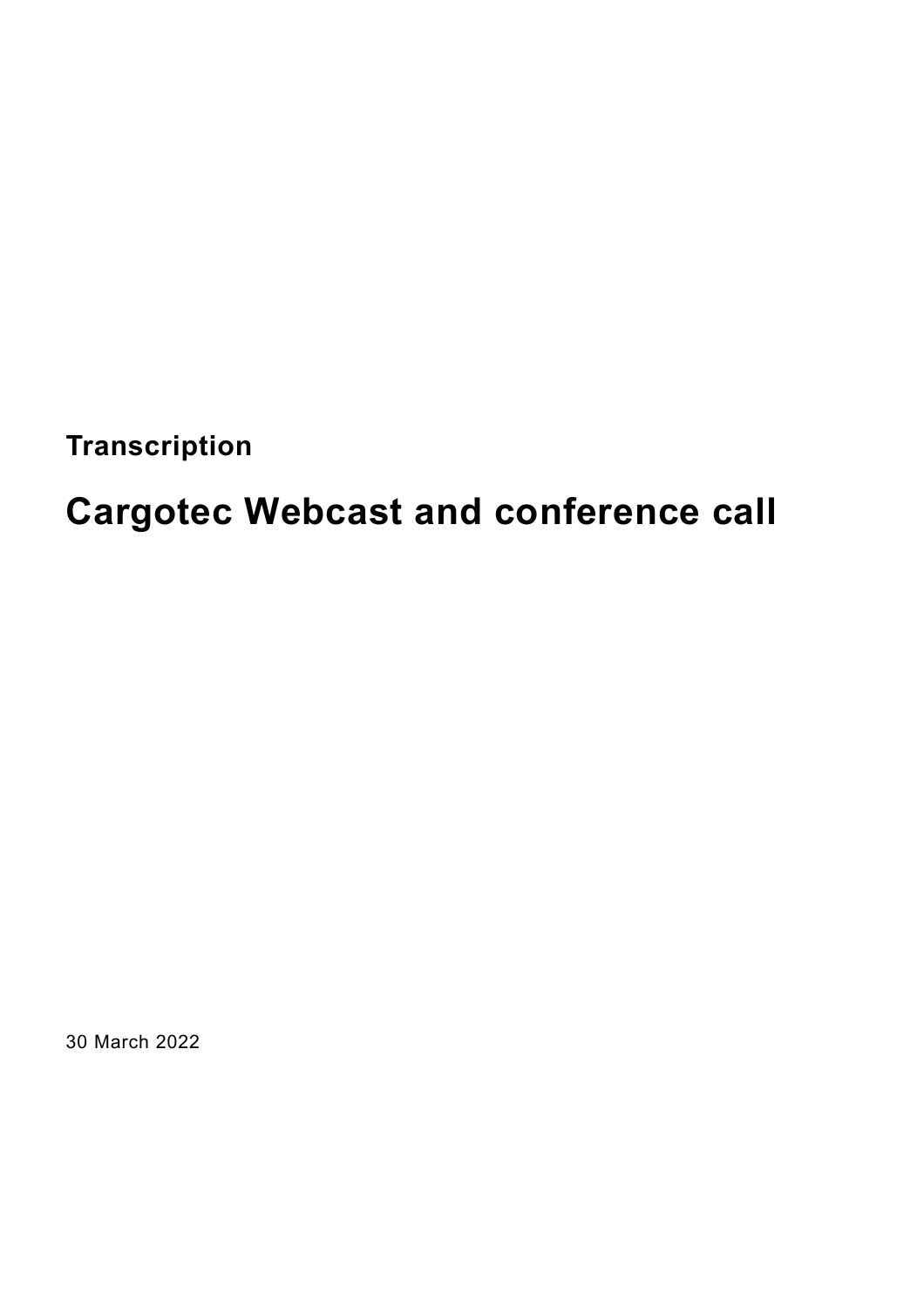# **PRESENTATION**

## **Carina Geber-Teir**

Good morning, all. Welcome to Cargotec's investor- media- and analyst call. My name is Carina Geber-Teir, and I'm heading Comms at Cargotec.

We have had some busy days this week, and based on the recent announcement and our stock exchange release from this morning, we will now talk about the refocused strategy of Cargotec.

With me here in the studio, I have our CEO, Mika Vehviläinen, and our CFO, Mikko Puolakka. We will start this call with a presentation by Mika, and following that, we will have a Q&A session with both Mika and Mikko. Please pay attention to the disclaimer. And Mika, I will hand over to you now, please.

## **Mika Vehviläinen**

Thank you, Carina. Good morning from my behalf as well, and thank you for participating for this Cargotec refocus strategy info session. As you know, we announced yesterday our cancelation of merger with Konecranes. Obviously, this planned merger was our priority. However, we have seen for quite a while now the uphill battle we have with the competition regulators, and hence, we've been working together as a team in Cargotec developing an alternative direction. It is a direction that will deliver strong shareholder value for Cargotec owners. So, today, I'm very pleased to share this new strategic direction with you.

So, let me share with you how we're going to build a new path forward. The future Cargotec will be a more focused company. We will drive sustainable growth around our core businesses – and I'll come back to the definition of core business in a moment. We will leverage our competitive advantages in our market positions, our technology offering and our service capabilities, and we will leverage our strong balance sheet to accelerate growth through mergers and acquisitions and investments in our core capabilities.

So, how does this new plan look like? First of all, our strategic direction remains the same. Our focus remains in driving sustainability and profitable growth. So, we know where we are going, but we need to also streamline and refocus. What does this mean, then, in practice?

So, here are some of the main ingredients - and I come back to this one a bit more in detail during the presentation. Hiab remains very much core of our strategy. It is a high-growth, high-performing business, and we plan to accelerate the growth further in Hiab. In Kalmar, we will focus our offering around mobile equipment and horizontal transportation and related services, leveraging the strong market position we have, our services business and capabilities in automation, robotisation and electrification. And we are planning to exit the heavy port crane business. We have also announced today that we are starting a strategic evaluation around the options for MacGregor.

So, why have we decided to do so? The selected core businesses are our most profitable businesses. They are the businesses where the market structures are attractive and our market positions are strong. They are also the businesses where a high proportion of the recurring revenues from our services business, where we still have a lot of opportunities to develop further. And also, from the product replacements, we have an installed base of tens of thousands of equipment with a relatively short life-cycle, and that drives the continuous revenue from the product replacements. And these businesses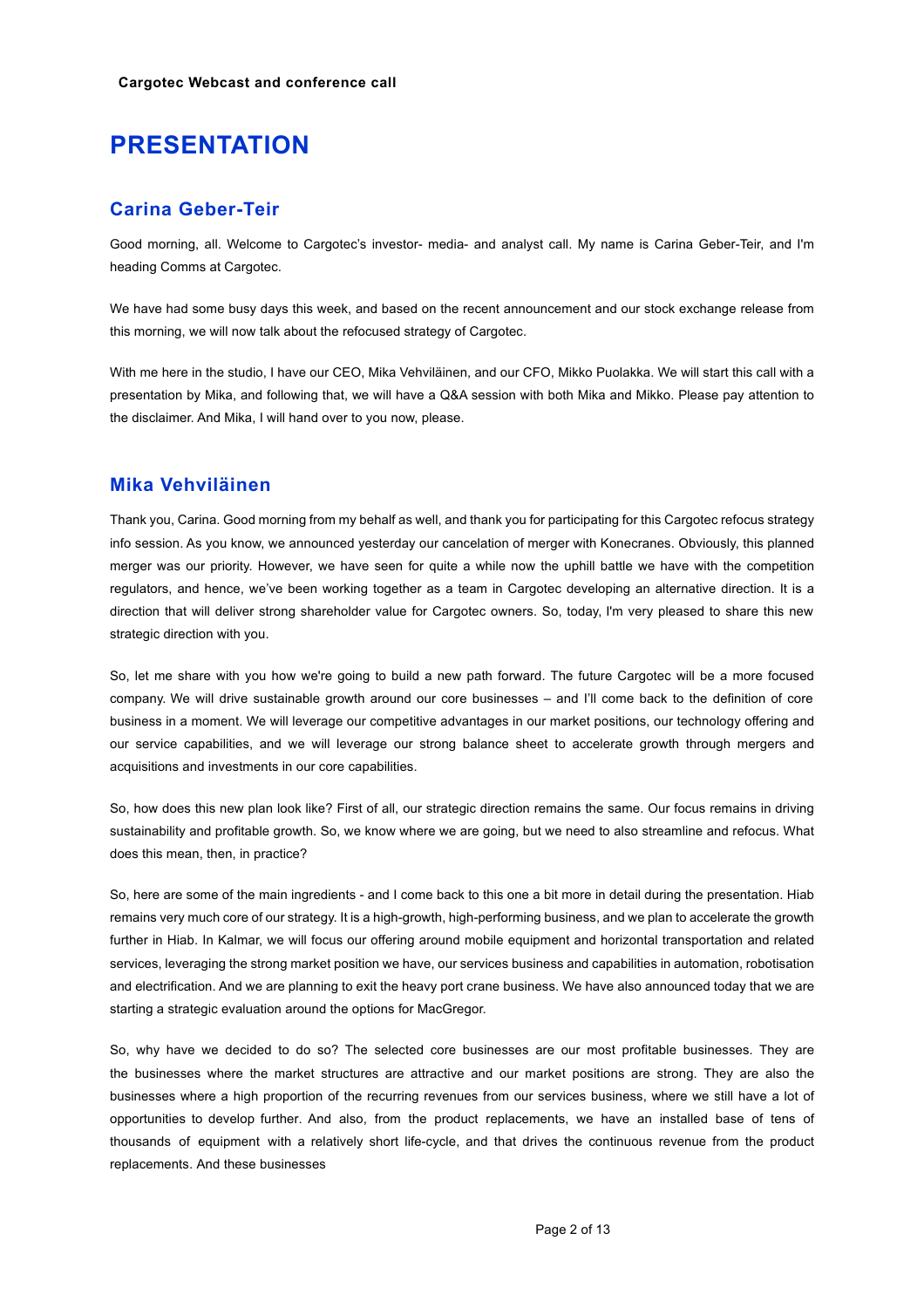represent the higher-growth opportunities for us, both organically as well as in-organically. With these choices, we have a considerable higher financial performance almost from the outset, with better and higher growth opportunities.

So, how does this new Cargotec would then look like? The future Cargotec business will be built around our marketleading products and services. Our services business is progressing well. We had another record year in 2021, and we have a great growth opportunity still. We have significant room for self-help, still improving our basic services areas, such as spare parts capture rates, or maintenance contract attachment rates. But increasingly, we have opportunities to drive our advanced services through our digitalised offering and increasing number of connected products in our installed base. Our equipment business is growing through underlying megatrends, such as e-commerce, urbanisation, construction, and moving the delivery and logistics chains, as such. But also, through the technology evolution and technology changes, the introduction of the automation, robotisation and electrification, will drive up the equipment value.

With the huge installed base of tens of thousands of equipment, these product areas have high recurring revenues coming from services, but also from the continuously happening product replacement business. In these product areas, we also have great opportunities to grow in-organically through M&A, through product adjacencies and regional expansions.

So, how does the future product portfolio would look like? Hiab remains, obviously, as it is, and we have great opportunities to expand that business further. In Kalmar, our focus will be around mobile equipment; Bromma, which is a fantastic business for us with strong market position and good profitability; and horizontal transportation, where we are clear number one in the market today and we have a clear technology edge against the competition there as well, as well as, then, all the related services, leveraging our capabilities in automation and electrification. We plan to exit the heavy port crane business, either through ramping it down or potentially looking for a buyer for that business. As already said, we are now starting the strategic evaluation of the MacGregor business.

So, what are these changes, then, meaning from the financial point of view? First of all, these are the Cargotec 2021 numbers that you're already familiar with, with revenues about 3.3 billion, and operating margin of 7%. Now, if I look at this business-by-business, obviously, Hiab numbers remain as they were in '21, and MacGregor numbers stay as they were in '21. To help you to better understand, then the implications, we have now split the Kalmar business into the focused areas and areas that we plan to exit.

In Kalmar's case, that means that roughly 100 million of the revenue, with the heavily-negative operating margin, is moving out of the business, and the remaining Kalmar business was operating actually at double-digit operating margin. It's also important to notice that the core businesses actually enter the '22 with the record-high backlog in the core businesses around the mobile equipment at Hiab with 2.1 billion of order backlog. That gives us a great basis to actually move forward.

So, if you look at these changes and take the hypothetical assumption that MacGregor would not be part of the Cargotec business any more, and we would have exited the heavy crane business, how would have '21 numbers looked like in Cargotec's case? That would have meant that our revenue would have been around 2.6 billion, our operating margin would have been about 10.1%, service sales about 31%. It's also a very well-balanced portfolio, with both Hiab and Kalmar being about 1.3 to 1.5 billion revenues. It's also good to know that these businesses, the so-called focus businesses, have delivered combined double-digit operating margin for all last eight years.

A few words about all of the businesses. Hiab obviously is an excellent business. It has a great track record of delivering profitable growth. Between 2013 to 2019, before COVID impacted, Hiab had actually grown 7% on average over the years. This growth is supported by the megatrends urbanisation, construction, e-commerce, and other modes of delivery, and logistics growth as well. In Hiab, we plan to continue to drive the growth at twice the rate of the market.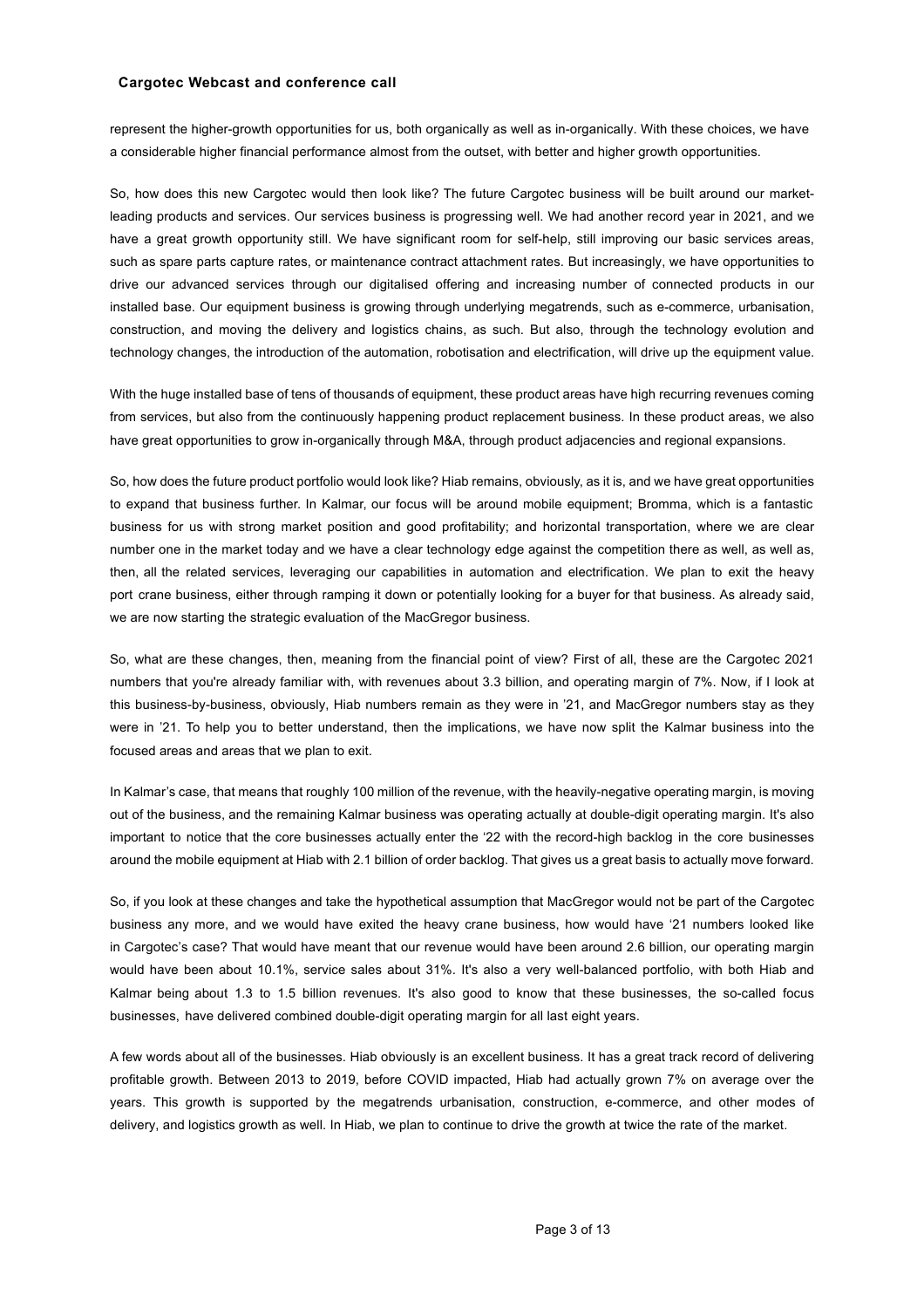There are also great opportunities in Hiab services: again, self-help, spare part capture rates, maintenance contract attachments, but more and more, increasingly we see opportunities to add value and drive value for our customers the digital development and high number of connected products, giving a better customer insight.

Also in Hiab, the technology plays an increasingly important role, with the electrification of the truck fleet, and then, automation, making the deliveries more easily for a lower-qualified operator are important value drivers for our customers, and technology development and investments in Hiab will further drive opportunities for growth and margin expansion.

Also, as Hiab has multiple adjacent opportunities, we have a solid pipeline of acquisitions, and we also have a track record of delivering successful acquisitions such as the Effer and Galfab, that was announced at the end of last year. And we keep on pursuing those M&A opportunities both in terms of product adjacencies as well as geographical expansions.

In Kalmar, we will shift our product focus. Kalmar mobile equipment is a great business. It has delivered over 10% operating margin in all last eight years, and it has grown, actually, in average, about four percentage points. Again, here, the megatrends in terms of the logistics shifts and changes in the industry are driving the underlying growth, and our market position is great. We are actually number one in most of the product categories in here.

Compared to the heavy port cranes side, the market structure is considerably more attractive, with a large number of smaller customers, and the steel content, for example, of those end-products is well-placed, and the technology intensity is growing, and our technology advantages is going to deliver us an even stronger position there. Our technology position is very strong, and we are leading the market, for example, in electrification and robotisation, and all of these products are now available in electric format as well.

As I already said, as well, we are now starting the review of MacGregor. MacGregor is a good business, with a very strong market position and good growth prospects. Now, the question for us is, 'Does that fit into our refocus strategy?' MacGregor is a market leader in all of its main segments, both in merchant as well as in offshore. And the growth outlook, actually, for MacGregor right now is good. There has been a change in cycle in merchant sector, and we see rapidly changing energy environment, driving good opportunities in offshore, both in terms of renewables, i.e. offshore wind, as well as we are likely to see further expansion and investment in the oil and gas sector, as well, as the European energy landscape is changing due to the Ukrainian war.

Also, after the acquisition of TTS, MacGregor team has done fantastic work to put the business in great shape and then, we are looking at the future direction at Cargotec. MacGregor does not necessarily fit into that one, but it's a good business with the right owner. Hence, we have started the evaluation of the strategic options, including the sale.

Now, let me share with you next what you should be expecting from us in the next 12 months. As said, we are now starting the strategic evaluation around MacGregor, and we will keep you updated as that evaluation is going forward. We also plan to keep you updated on other actions, including the port and heavy crane business, and our plan is to hold a Capital Markets Day later this year with more detailed information.

In terms of the capital allocation moving forward, obviously, we will accelerate the M&A pipeline in our core businesses around Hiab and around core Kalmar product areas. We are continuing to drive the competitive advantage we have in technology by investing into electrification, robotics and digitalisation. And we've maintained a very strong focus on our Mission Climate actions because the climate change and sustainability is a great business opportunity for us. Obviously, as a part of these changes, we are, then, also reviewing the operational mode and the Group functions with the refocused businesses.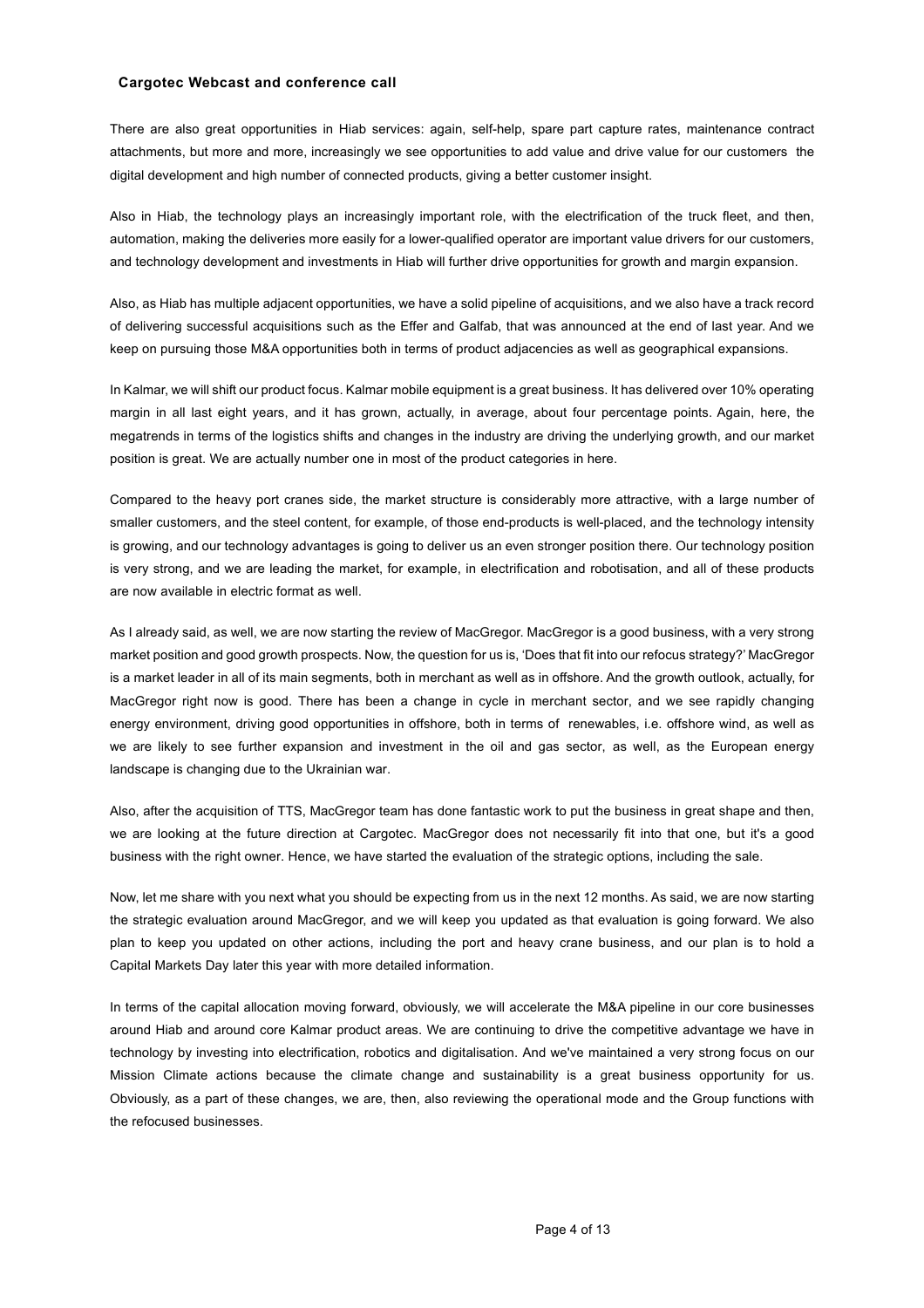The great thing for us, of course, is that despite the uncertainty introduced by the merger, our top leadership, as well as the leadership level in the next two layers, have remained pretty much intact. This, of course, gives us a great basis to move the strategy forward at a rapid pace. Also, good to note that these changes do not impact our '22 guidance. Our guidance still remains that the comparable operating profit in '22 will be higher than it was in 2021.

Now, I truly believe that a refocused Cargotec is an attractive investment opportunity. In all of our core businesses, we are either clear number one or at least a strong number two. These are also markets that are highly attractive from their structure point of view. And these are markets that have underlying growth that is visible in our numbers as well. We also have a very strong balance sheet, and we can leverage that balance sheet by investing in M&A and investing in our technologies. And we will have very strong businesses, high operating margin businesses, that will produce further cash flow for those investments.

Climate change is a great business opportunity for us, and we keep investing in those opportunities by accelerating our efforts in electrification, robotisation, and digitalisation. We are making good progress in our services business. We still have significant opportunities, both in terms of more basic self-help type of efforts, as well as more and more in advanced services through digitalisation and connected products. And the ambitious climate focus and the commitment to sustainability remains very much a core of our strategy. So, personally, I'm very excited about the new focus strategy. I am absolutely convinced that this will deliver significant value for our shareholders, our customers, and our employees.

Thank you for listening.

## **Carina Geber-Teir**

Thank you, Mika. A great opportunity with a lot of actions. I think we are ready for questions, together with Mika and Mikko. Please, operator, do we have any questions?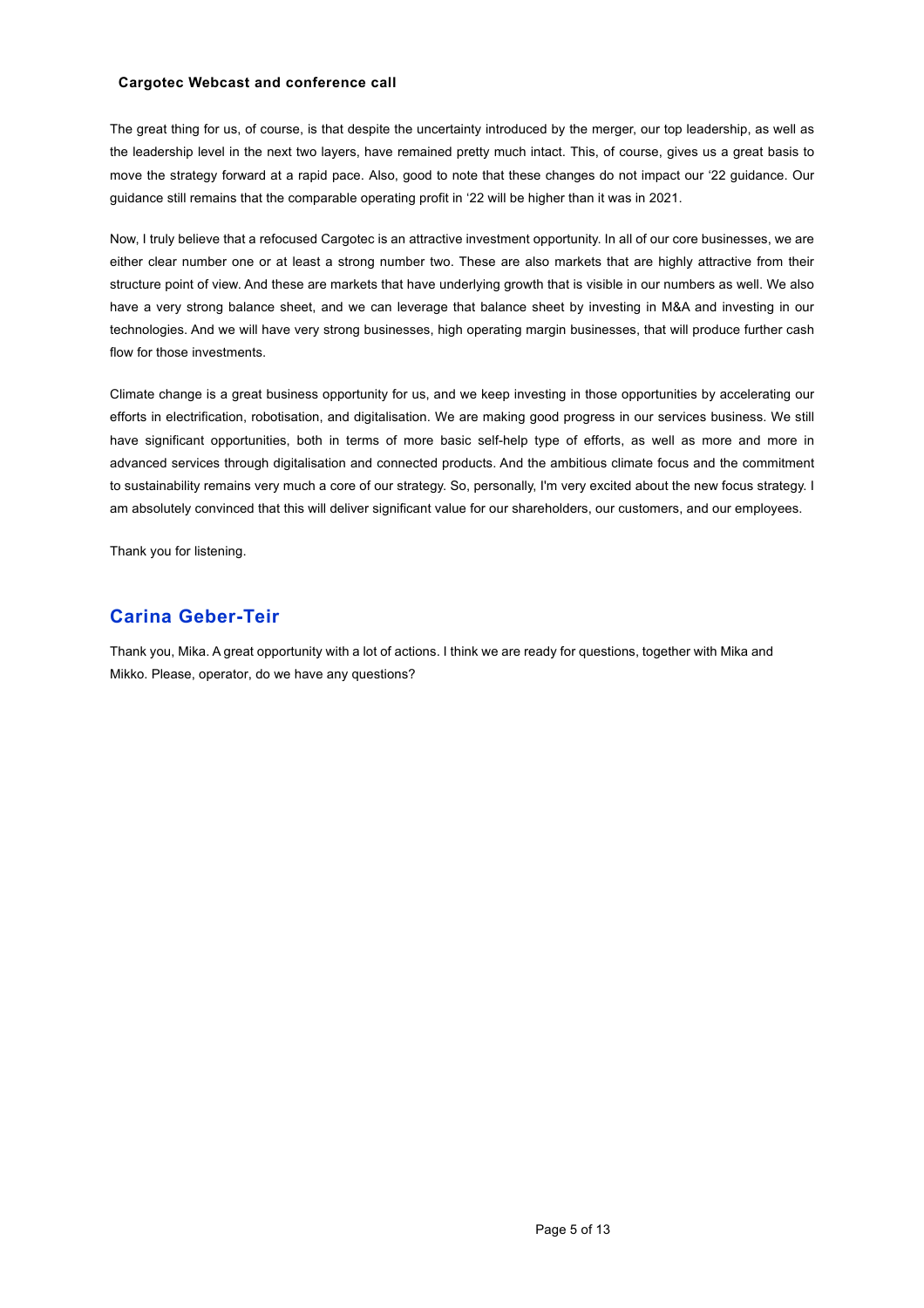## **Q&A**

## **Operator**

Thank you. And just as a reminder, if you do wish to ask a question, please press 01 on your telephone keypad.

Our first question comes from the line of Aurelio Calderón from Morgan Stanley. Please go ahead.

## **Aurelio Calderón**

Hi. Good morning. Thanks for taking my questions. I've got two. I'll take them one at a time, if I may, please.

The first question is around how easy you think it will be to exit the heavy crane business in Kalmar, and all the services that you do for those large cranes, if you see any risk of losing those, if those would be part of a potential discontinued operations, or if you still plan to service those cranes. And if so, what is the risk that may lose those sales?

## **Mika Vehviläinen**

First of all, in terms of exit, we will exit that business. So, we are obviously looking for a potential buyer that that portfolio would fit into that one. But in case we can't find a buyer, we will simply ramp down the business. We will not take any further business on that one. The services business we plan to retain, and I think we have the capabilities and a great team to actually service those. We already today do quite a bit of third-party services and crane modification, *et cetera,* so I see good opportunities to retain that business as long as we have the capabilities to serve our customers well.

## **Aurelio Calderón**

OK. Thanks. And in terms of any potential synergies from the exit of the heavy cranes business and the MacGregor business, are the businesses really integrated from a procurement standpoint? Or are they really independent runned different from of your portfolio?

## **Mika Vehviläinen**

There, obviously, has been certain shared sourcing, but sourcing comes from very different sources, in a sense, because MacGregor, of course, the sourcing primarily happens next to the ship-building, in Chinese shipyards, in Korean shipyards, *et cetera*, whereas the heavy cranes side we will source next to our production facilities as well. And again, as we plan to, actually, exit, potentially, all the heavy cranes side, as such, and again, we would not necessarily seek further synergies. Our future business will be more around smaller and higher profitable equipment.

## **Aurelio Calderón**

OK. If I can just squeeze one more in? On Hiab, you are mentioning that you would be looking to new product adjacencies or expanding geographically. Is there a focus in the US? Or would you try to expand even more in APAC?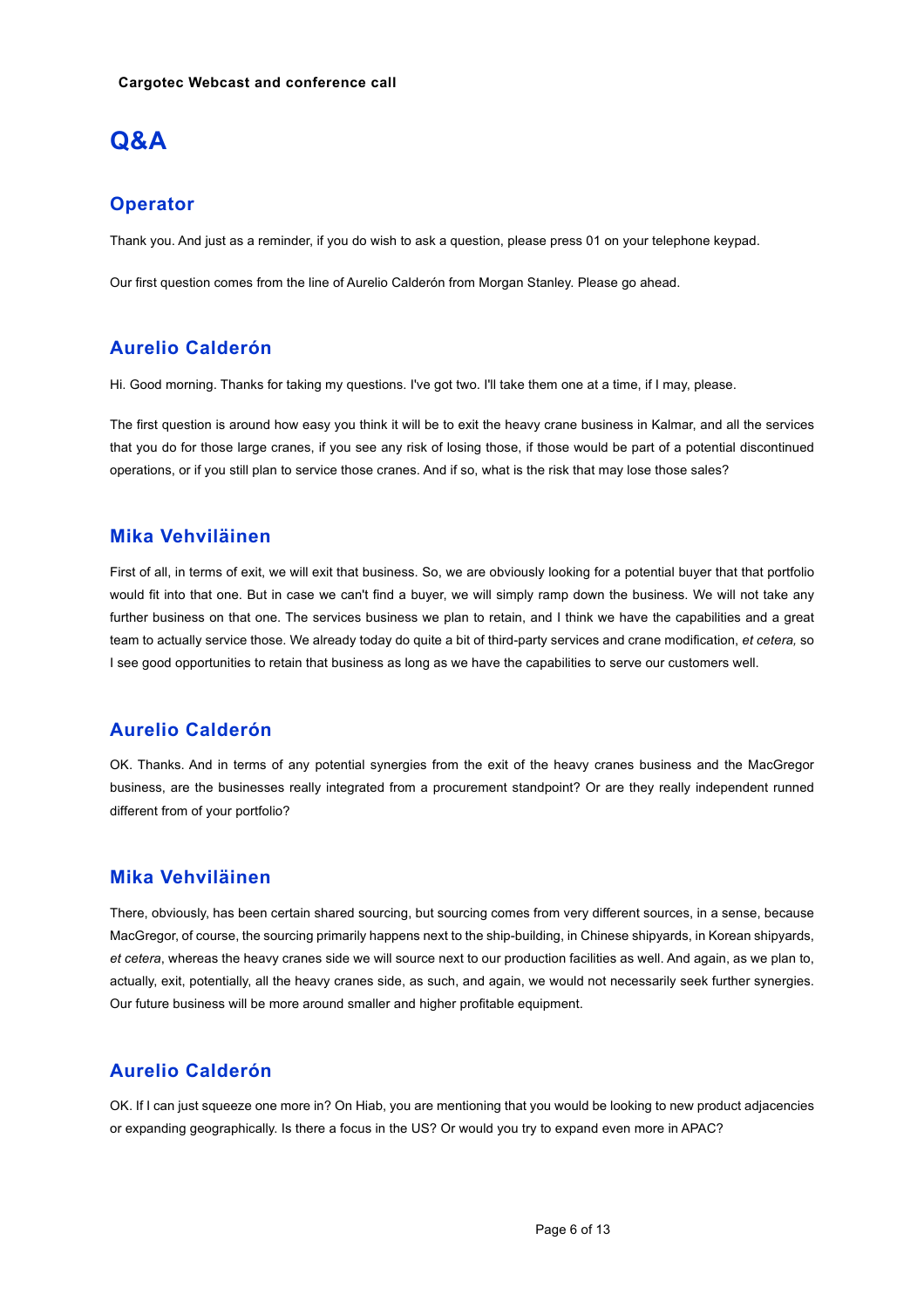## **Mika Vehviläinen**

Both, and obviously there are still a good number of smaller local companies that usually have a relatively high market share, locally with product offering. And in Hiab kind of business, the barrier to entry is quite high. So, typically, you would say that if you are below 20% given product market share in any given market, it's very difficult to make a profitable business because customers require a good service network and presence because, obviously, the equipment is mission-critical. So, we can identify and see a number of local champions, both in APAC as well as in Europe as well as in US - Galfab being one example of that one in US - where we have continuous discussions going on. So, the pipeline, overall, is relatively strong, but obviously, a lot of these businesses that we talk to are family-owned, and they have their own set of dynamics, at sometimes it takes quite a while until those deals are actually carried out. But we keep on developing the pipeline, and that looks very promising.

## **Aurelio Calderón**

Thank you very much.

#### **Operator**

And the next question comes from the line of Antti Kansanen from SEB. Please go ahead.

## **Antti Kansanen**

Hi, Mika and Mikko. Thanks for taking my questions. It sounds like quite a value-adding plan, if I may say so. I have a couple of questions on the exits. First of all, on the Kalmar side, if you don't manage to sell the business, and you are ramping it down, what would that look like, what are the dedicated assets that you have in that business, the amount of personnel that you have, and so forth?

## **Mika Vehviläinen**

If we are not able to sell that one, then, first of all, we have existing commitments that carry out until mid-24/25

## **Mikko Puolakka**

Late '24, early '25.

#### **Mika Vehviläinen**

In terms of our commitment to carrying through those projects, it's a very asset-light business model. We don't have any manufacturing. All of those cranes are subcontracted, primarily in China, at the moment. And also, the personnel related directly in the design of that is quite limited. Quite a lot of the engineering work after we dis-assembled that joint venture in China, was actually moving into the external engineering services company as well. So, the potential employment effects and restructuring is relatively modest because it is a very asset-light business model we are in already.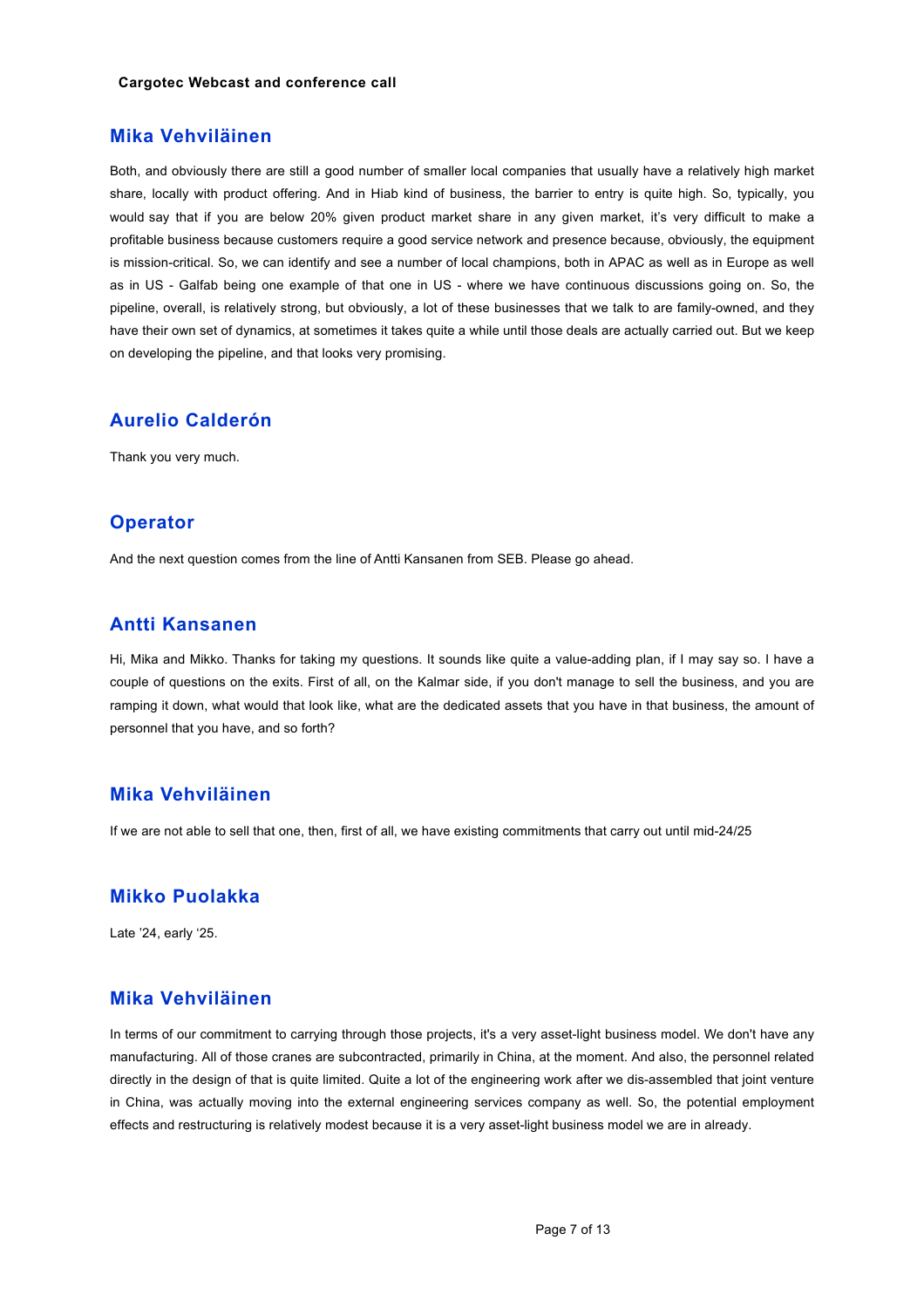#### **Mikko Puolakka**

All Kalmar business areas that's employed at the end of last year was approximately €630 million, and the majority of that is related to the mobile equipment, high-volume equipment business.

#### **Antti Kansanen**

OK. And then, on MacGregor, it didn't sound like it would be core asset in the case of the merger would have gone through. So, is this something that you have been in planning and discussions already regarding potential buyers and so forth, or are you now starting that process from today onwards? How should we think about the timetable of finding a buyer for that asset?

#### **Mika Vehviläinen**

As you know, it's very hard to predict what the timetable of this one is. We are now starting the process. Obviously, it's been under consideration for quite a long time. But right now, this is a good time to look into that one because it's very clear that the market has turned around after an extremely long, much longer downturn than, I think, anybody expected in the maritime sector. And it's good to see now that both the merchant marine sector had a very strong vessel order intake in '21, and then, also changes in the offshore environment are making this a good time to consider the potential exiting that business.

## **Antti Kansanen**

OK. And then, the last question from me would be on the core on the remaining businesses. The services share was roughly 30% last year. So, what are your expectations, going forward, on accelerating the service growth beyond the equipment growth, and what are the relevant target levels that new businesses can achieve over, let's say, five years or even longer?

## **Mika Vehviläinen**

I think we will come back to the more detailed target setting – I'm aware we don't have all the numbers yet there. Later, this year on the Capital Markets Day, when we are progressing with the plans. But if you look at our services businesses in Kalmar and Hiab, we've been growing at a good clip, close to double-digit numbers, some years; some years, high single-digit numbers. As I said, it's still a very good opportunity for us. We still have quite a bit of work self-help-wise in terms of still driving in certain markets the spare part capture rates, still driving the higher attachment rates, the maintenance agreements. Our performance by market- to- market still varies, and we need to bring up the whole performance level to an acceptable level.

And increasingly, we see opportunities, and more and more products are connected. We get data from there, we get good insights on that one, how do we develop more advanced services together with our customers, as well. So, I think it's an excellent growth opportunity, and I would say that the growth numbers you would see - and I see no reason why we should not be able to at least maintain that level, going forward. There simply are a lot of opportunities just taking the service market that is already there today.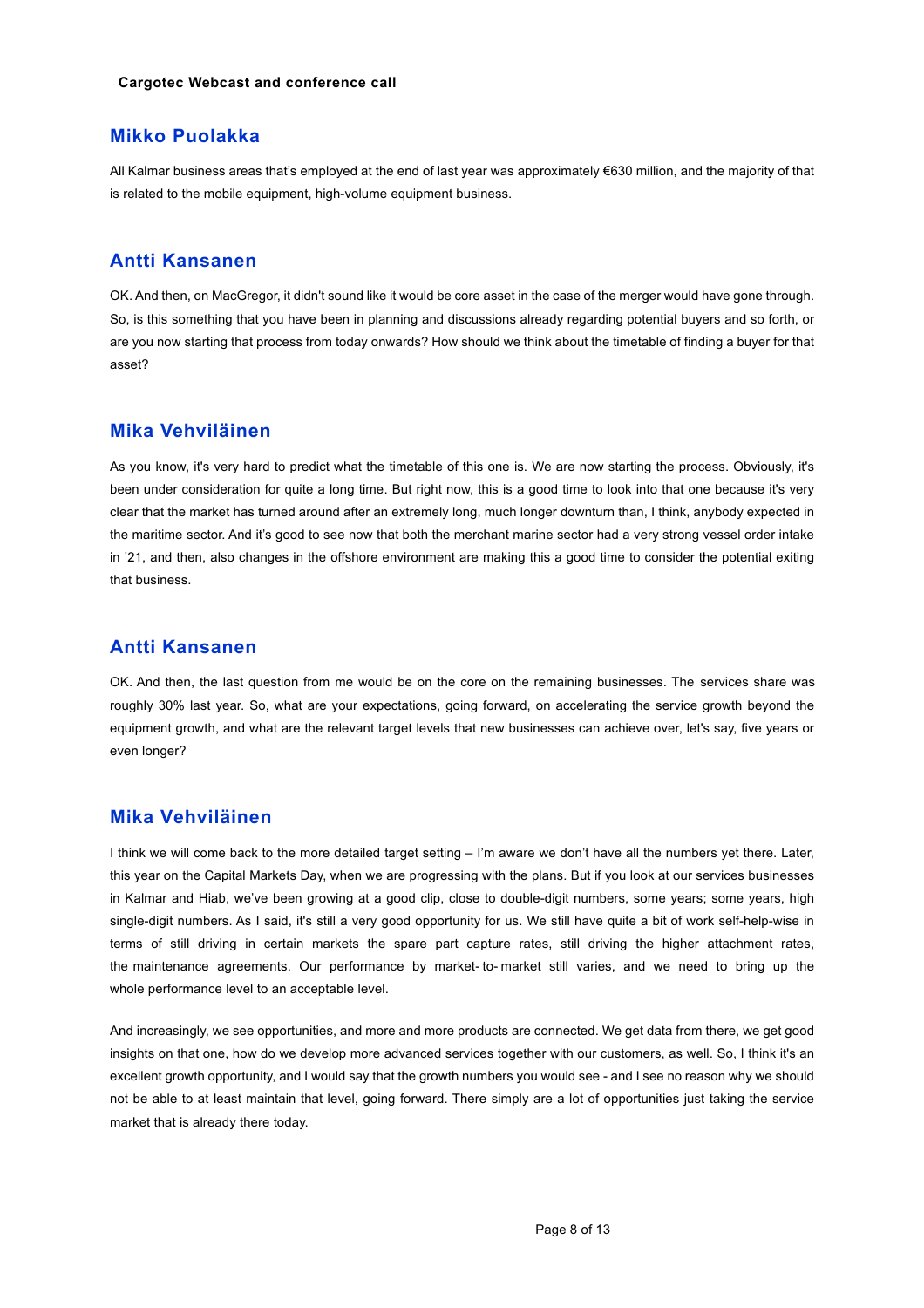## **Antti Kansanen**

And then, regarding investments in these core businesses, is there something that you've been holding back throughout the merger process that we know? Perhaps the accelerating CapEx or accelerating M&A after the future now looks clearer in that regard?

## **Mika Vehviläinen**

I don't think, as such, the CapEx requirement. As you know, we have very asset-light operating model, and as long as the current capacity in our manufacturing locations will stay, I don't see an increase in CapEx requirements. It's certainly so that from a technology point of view can be sharpened further, focused even further, the capabilities we have developed, for example, around the port automation, now more directly into the horizontal transportation, and then, around mobile equipment. And also, some of that capability, as I already said in my presentation, in Hiab, we require more and more robotisation and automation capabilities, also, as that offloading and loading becomes more automated down the road as well.

## **Antti Kansanen**

All right. Thank you, guys. That's all from me.

## **Operator**

The next question comes from the line of Johan Eliason from Kepler Cheuvreux. Please go ahead.

## **Johan Eliason**

Hello, Mika and Mikko. And congratulations. I think this was, obviously, a logical move after the deal fell apart. Maybe it should have been, with insight, done the other way round. But who knows. Just on MacGregor, that was on the table already, before you joined the company, to be separated out. What makes you think it will be possible to do it this time around? I notice you say something about legal comments, if you are able to sell it, or so. You have these Chinese joint ventures. Would it only be possible to sell it to your Chinese joint ventures partners? Or could Korean, Japanese guys also bid for the business?

## **Mika Vehviläinen**

First of all, of course, we have not done any decision yet to sell that. We are starting the evaluation around that one, and of course, that evaluation, then, will include the potential buyer analyses and others, *et cetera*. I'm not aware of any legal restrictions we would have in our joint venture businesses in terms of change of ownership, as such.

## **Johan Eliason**

OK. I thought you wrote something in the presentation here. Something about legal. I thought they were related to those, but it's not.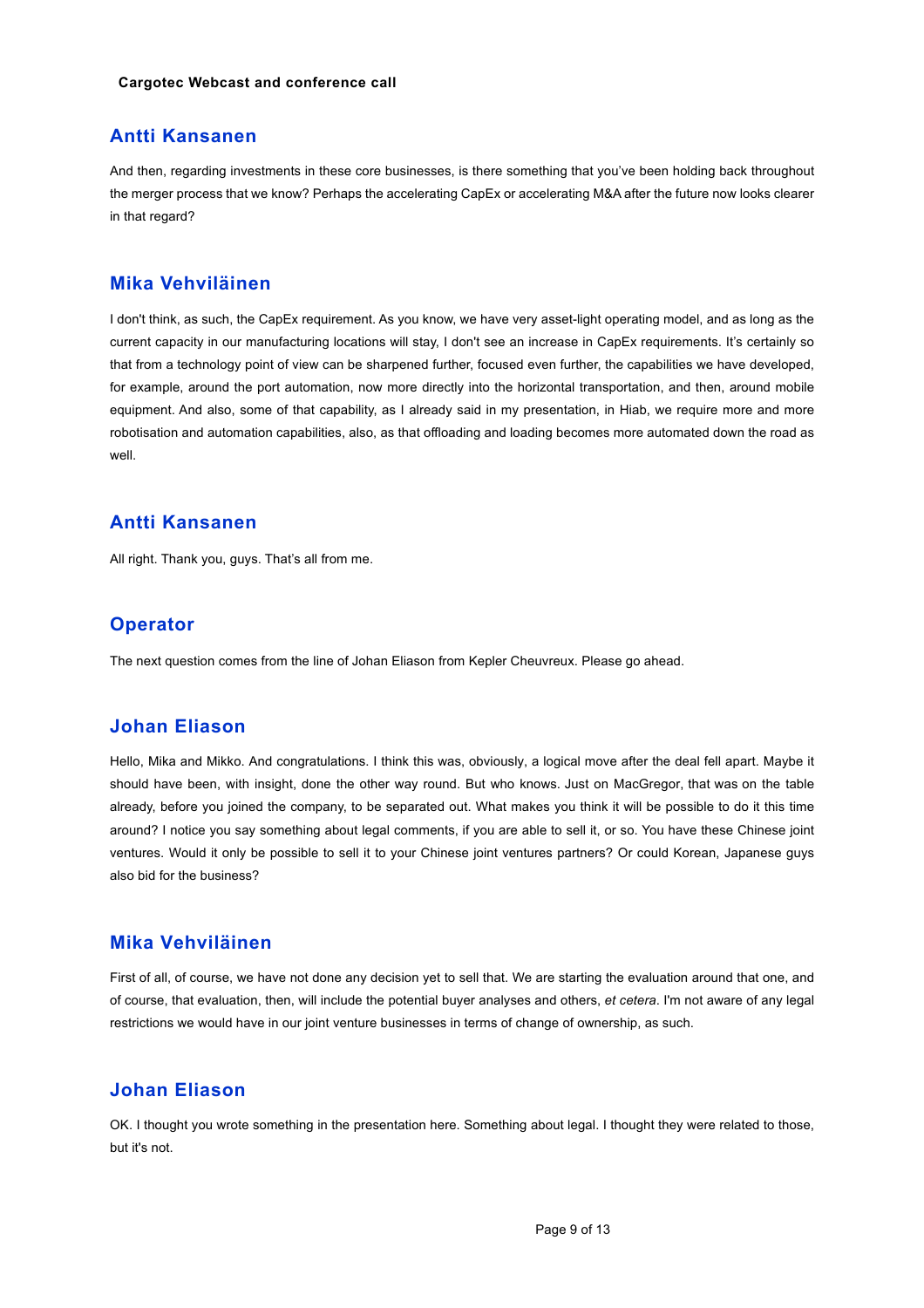#### **Mika Vehviläinen**

No, I think that, obviously, like all of these changes, they are subject to the employee representative discussions and agreements, as well.

## **Johan Eliason**

OK. But this time around, why do you think it will be possible to sell it, rather than in 2012?

#### **Mika Vehviläinen**

Again, we have not made the final decision to sell it. But I think when I look at the 2012, simply, I think it was a good valuecreation opportunity. But I guess it was maybe a year or two or three years late at that stage because what we saw happening, of course, was the down-cycle starting; that, obviously, impacted the valuation of the business, as well. Now, the down-cycle has been considerably longer than anybody expected in the maritime sector. And if you look at now the market development, you see very good growth prospects for the business, and usually that's the better opportunity to look for potential buyers, if you decide to do so.

#### **Johan Eliason**

And then, on the larger port cranes, which are closing down, or then you'll be finding a buyer for. Can you say anything about the installed base, what market share would they be having out there, what service business are you having with them today?

## **Mika Vehviläinen**

It's part of the reported service business in Kalmar, but it's clearly a smaller part than the mobile equipment-related. It's good to remember that a lot of the port service business is in-house as it's heavily unionised. So, by far our biggest service business is around the mobile equipment and related services, where you have a lot of industrial and smaller customers who are quite used to outsourcing service opportunities.

## **Johan Eliason**

You have historically said this has been a break-even business. I guess that included the straddles and the shuttle-carriers, as well. But is it fair to assume that all the profits you had was from the service business? So, the comparable operating profit of -20.8% is, basically, matching the profits you had from the service business?

## **Mika Vehviläinen**

The two profitable parts of that business have been the services business and, then, the straddle business. And in straddle, as I said, we have a very strong market position, and we have a very, very strong technology offering there, as well, at the moment. And really, the evolution - and I've been around this, quite committed personally, also, for the port automation for a number of years, and I think that's still going to happen.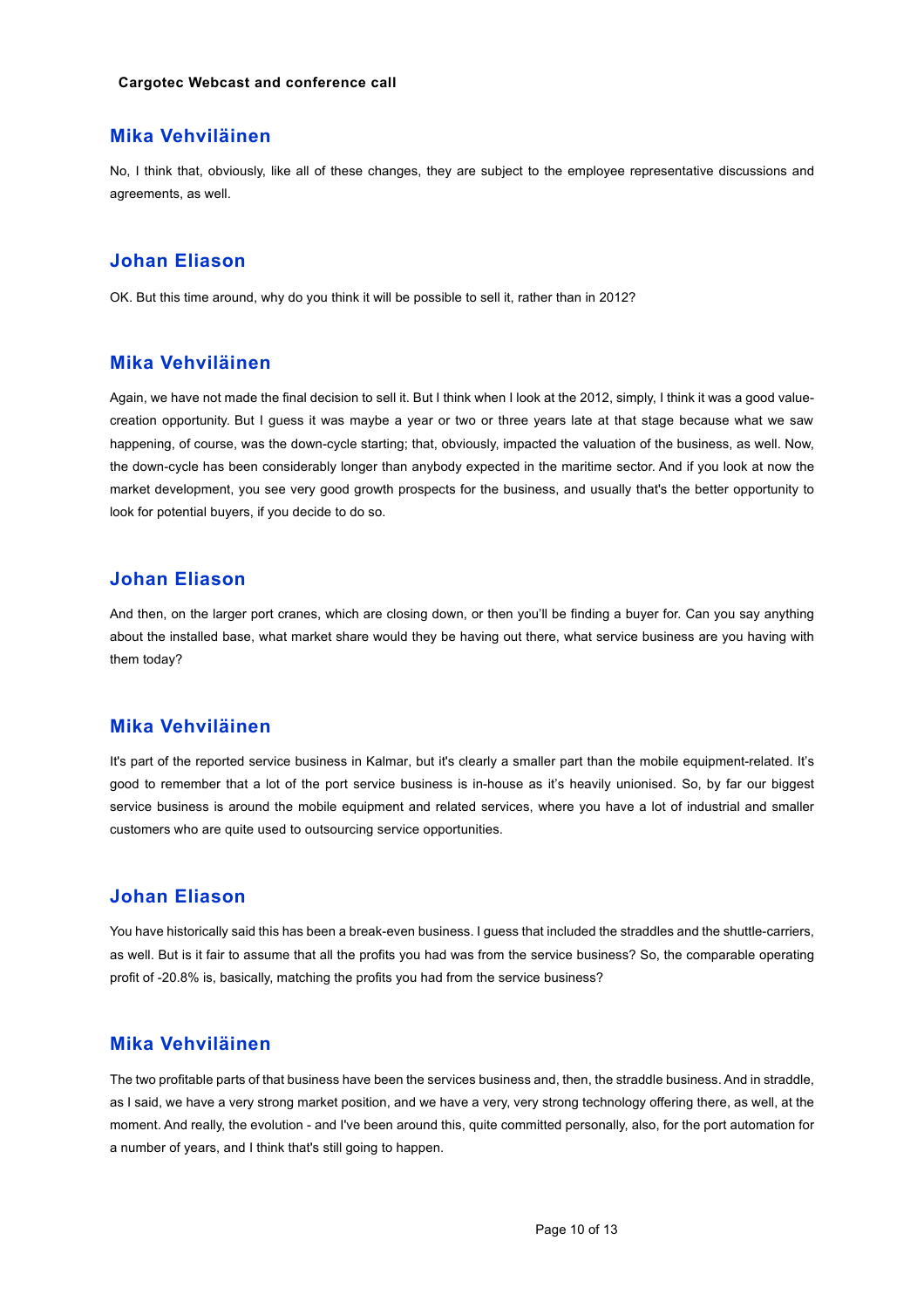But very clearly, what we see that in the heavy side, that automation is overshadowed by the very high steel content you have on those cranes, the very heavy competitive pressure coming from Chinese suppliers, who are also investing into automation, and the market structure, that has a very high buy-in – you have a very concentrated power base of portoperators buying that equipment. And you compare that to mobile equipment, you have considerably smaller customers, high spread of customers, large number of customers. So, your market structure is considerably more healthy. The barriers to entry are higher there because you require the services networks and resale networks to be able to do that one.

The straddle business is a very good business for us; we plan to maintain that one. The straddles are actually manufactured in the same facility in Poland as our mobile equipment as well. So, there are synergies in there as well, and as we already discussed in previous question, we plan to maintain all the services offering, also for the crane business, when that's available.

#### **Johan Eliason**

OK. Thank you very much.

## **Operator**

And just as a very final reminder, if you do wish to ask a question, please press 01 on your telephone keypad now.

We have one more question from the line of Massimiliano Severi from Credit Suisse. Please go ahead.

## **Massimiliano Severi**

Hi. It's Massimiliano. Thank you for taking my question. I have two, actually. The first would be on automation projects. Do you see disadvantages in not being able to have a full suite of products anymore? In the past, you had, also, Navis, and now you're exiting the larger cranes business. Do you think it's a headwind for the Kalmar One sales, going forward? Or are you agnostic you can sell it, basically, to everyone, and you don't see headwinds from the large cranes businesses?

#### **Mika Vehviläinen**

That's a good question, and I think Johan touched upon it already. I think, obviously, the port automation has, of course, heavily evolved over the years. So, we started it with thinking that there will be a complete package, almost preintegrated automation solutions for greenfield ports, and that included automation systems from Navis, our own automation system, and then, related products. When we now look at the automation market, and I think that's still continuing, but it's, very clearly, almost exclusively on the brownfield implementation. And it's done piece by piece, port area by port area, and quay by quay.

And it's very clear that the complete offering is not really required because most of the customers are buying these in separate packages at the moment. We can still offer automation control system – TLS, as we call it, Kalmar One - for the customers who would like to connect their equipment in the same areas as well. So, that certainly will be available from us as well. But we see that it's quite important that the equipment competitiveness we have in the straddle options is extremely strong at the moment, and we will be very much focused on delivering those capabilities.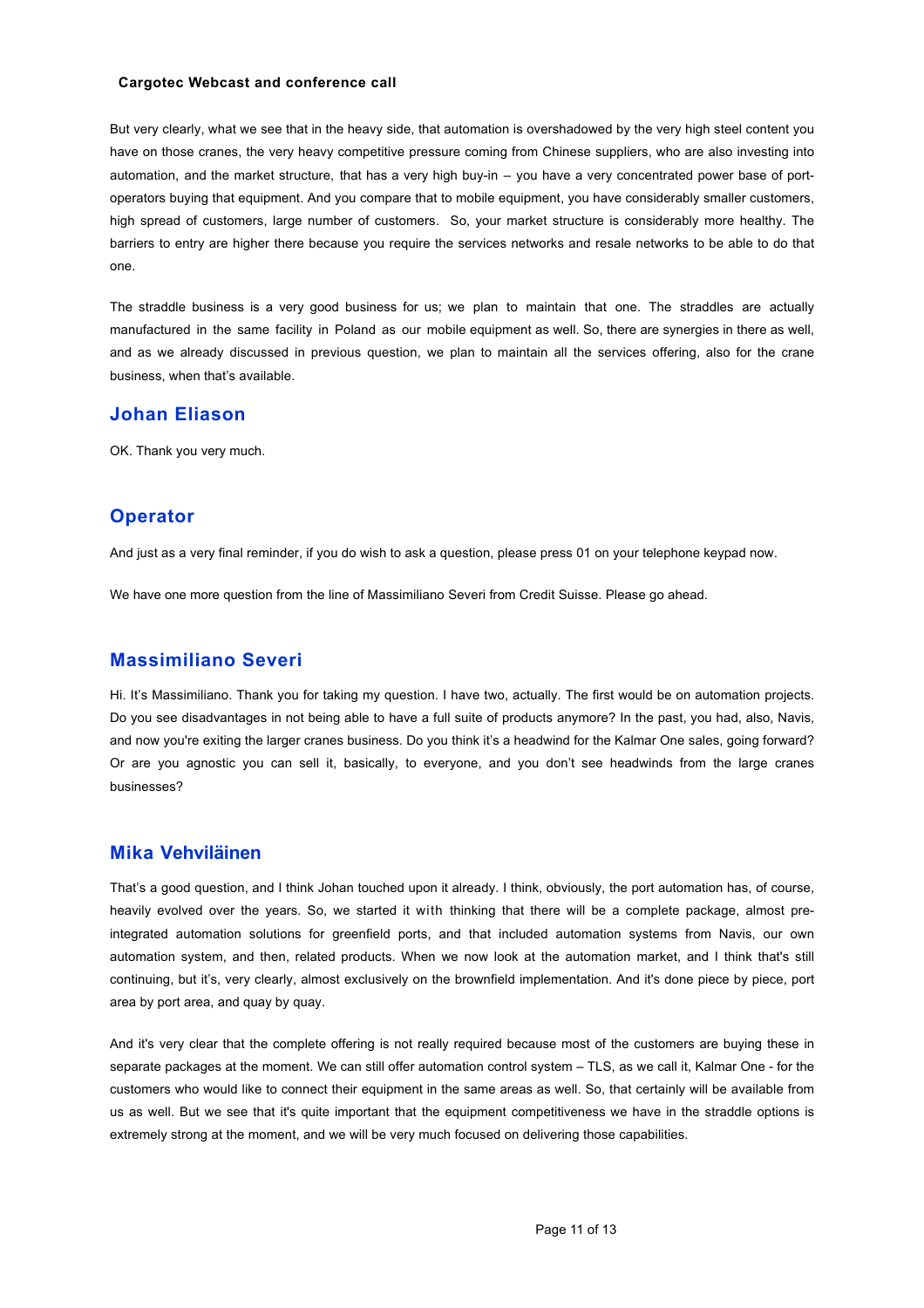#### **Massimiliano Severi**

Makes sense. Thank you. And my final question would be on the Stargard factory in Poland. It was part of the divestment package. In case you find a buyer for the cranes businesses, would it potentially be something that you could dispose or sell it to a client? Or now Stargard is back, part of the core businesses, and it will stay in Cargotec's perimeter?

## **Mika Vehviläinen**

A good question, and I probably should have been more clear. The only heavy side that actually has been manufactured in Stargard was the straddles. And now that the straddles will remain in our portfolio, all the operations we have in Stargard will remain. Then, we talk about the heavy port crane side, such as the ASCs and gantry cranes and STSs, those are actually not manufactured in Stargard. They are manufactured by external parties, primarily in China. So, as I said already, that part of business is very asset-light. We don't have our own manufacturing operations there.

## **Massimiliano Severi**

Perfect. Thank you very much.

#### **Operator**

We have one final question from the line of Erkki Vesola from Inderes. Please go ahead.

## **Erkki Vesola**

Hi, Mika, Mikko. Can you hear me?

## **Mika Vehviläinen**

We can hear you fine, Erkki.

## **Erkki Vesola**

If you discontinue with the, for instance, RTGs and RMGs, don't they have the same customers as the straddle carriers? Is there a risk of losing customers when you narrow your offering?

#### **Mika Vehviläinen**

I think what we have already seen actually is that these are very large buyers, with very high own-technology development and need. And very clearly, when we look at all the deals that we have had lately in the last few years, and all the deals that are upcoming, people buy specific products based on their own competitiveness. And these complete solutions are not really very much in the cards any more. And we feel that our technology offering is such competitive in the straddle business, that that will continue. And we don't really see a combination of the different crane types on that one. These straddles can be then connected to the automation system by our own, or by a third party.